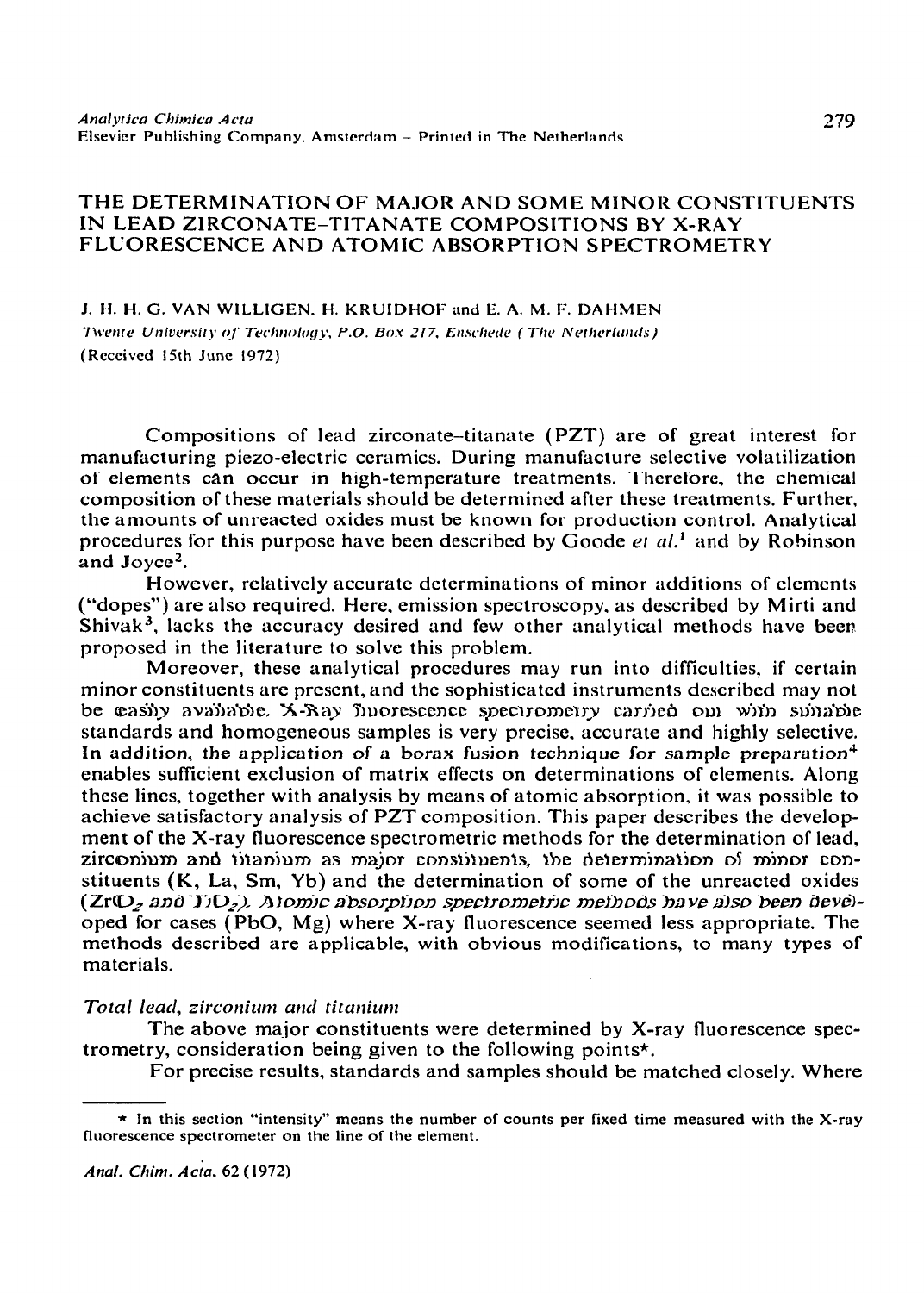a large variation in sample composition is expected, this is most easily done by a sample pretreatment, e.g. dilution in molten borax and addition of a heavy absorber. Here thegeneral method **previously described4** was used ; standards are easily prepared from assayed compounds of the elements of interest.

Although a high dilution combined with a large amount of heavy absorber is applied, changes in concentration of a major element (e.g. lead) can still influence to some extent the intensity of any other element  $(e.g.$  zirconium), even when the latter does not change in concentration. The occurrence and degree of mutual influence was tcstcd as follows: standards were prepared containing zirconium and titanium and varying amounts of lcad by mixing the appropriate amounts of oxides; next these were analyscd as described under the heading procedures.

From the intensities measured it appeared that: (a) the calibration line of zirconium is linear;(b) the variation in lead content has an influence, although small, on the zirconium intensity; and (c) this influence is proportional to the lead conter ( Fig. 1).

For titanium a similar, but smaller, effect from the lead content was measured. However, there was no perceptible influence from zirconium on titanium or *vice versa*, nor **had** zirconium or titanium any perceptible influence on the lead intensity.



Fig. 1. Zirconium intensity as a function of lead and zirconium concentration,

Anal. Chim. Acta, 62 (1972)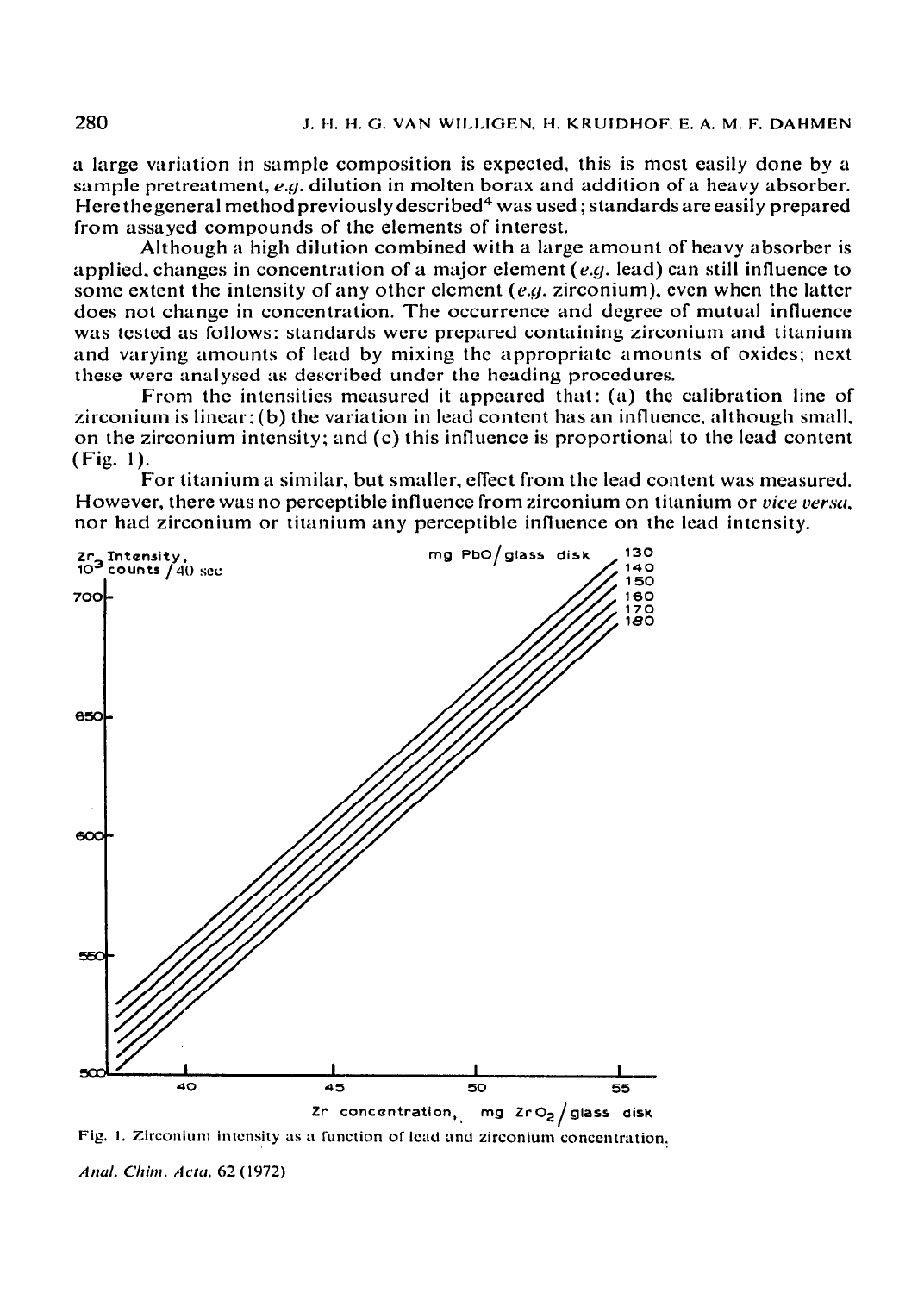In the present procedure, the following formulae were applied to calculate the lead, zirconium and titanium concentrations  $c$  (element) from the intensities I (element) measured:

 $c(Pb)=k1 \cdot I(Pb)+k2$  $c(Zr) = k3 \cdot I(Zr) + k4 \cdot I(Pb) + k5$  $c(Ti) = k6 \cdot I(Ti) + k7 \cdot I(Pb) + k8$ 

where  $k1, k2, ..., k8$  are constants determined from the standards used to obtain Fig. 1 and similar experiments concerning the mutual influence of other pairs of elements. Once the above linear relationships have been established, only three well chosen standards are needed to calculate the constants  $k_1, k_2, \ldots, k_8$ .

The X-ray fluorescence spectrometer used had a sample changer with 4 positions. To obtain high accuracy it was necessary to consider possible differences between these 4 positions. In the instrument available, adjustment to a difference between positions smaller than  $0.1\%$  proved impossible; for most work this is quite acceptable. Measurement in the same position of the sample changer was advisable for the highest accuracy; at the same time sample holders were selected to be as equal as possible.

Occasionally a "burst". probably caused by external electronical interference, gave rise to a high number of counts. In order to detect such interferences. samples and standards were always counted at least twice.

For routine use it was not necessary to establish a calibration line every day. Once a calibration line had been obtained. only one of the standards was measured for each series of samples, in order to correct the sample intensity for daily variations of the spectrometer.

## **Dope** elements

The X-ray fluorescence spectrometer available was unable to determine magnesium; therefore an atomic-absorption spectrophotometric method was developed. Because of the large influence of the major elements on the magnesium absorption, a standard addition method was applied to account for large variations in sample composition.

The other elements were determined by X-ray fluorescence spectrometry, with an internal standard to compensate for the effect of matrix *(i.e.* sample composition) variations. The internal standard clement was chosen so that the mass-absorption coefficients of the sample for the wavelength of the element to be determined and for the wavelength of the internal standard were as equal as possible. These wavelengths should not differ much, The amount of the internal standard element was selected so that the count rates of internal standard and dope elements in the concentration region of interest were approximately equal. The choice of the internal standard may be limited for practical 'reasons, e.g. when barium was used as internal standard for lanthanum, it appeared impossible to keep the glass discs intact, whereas cerium proved satisfactory.

#### **Unreacted oxides**

The methods described by Robinson and Joyce<sup>2</sup> were used to separate the unreacted oxides from the reaction product PZT. The lead oxide was dissolved in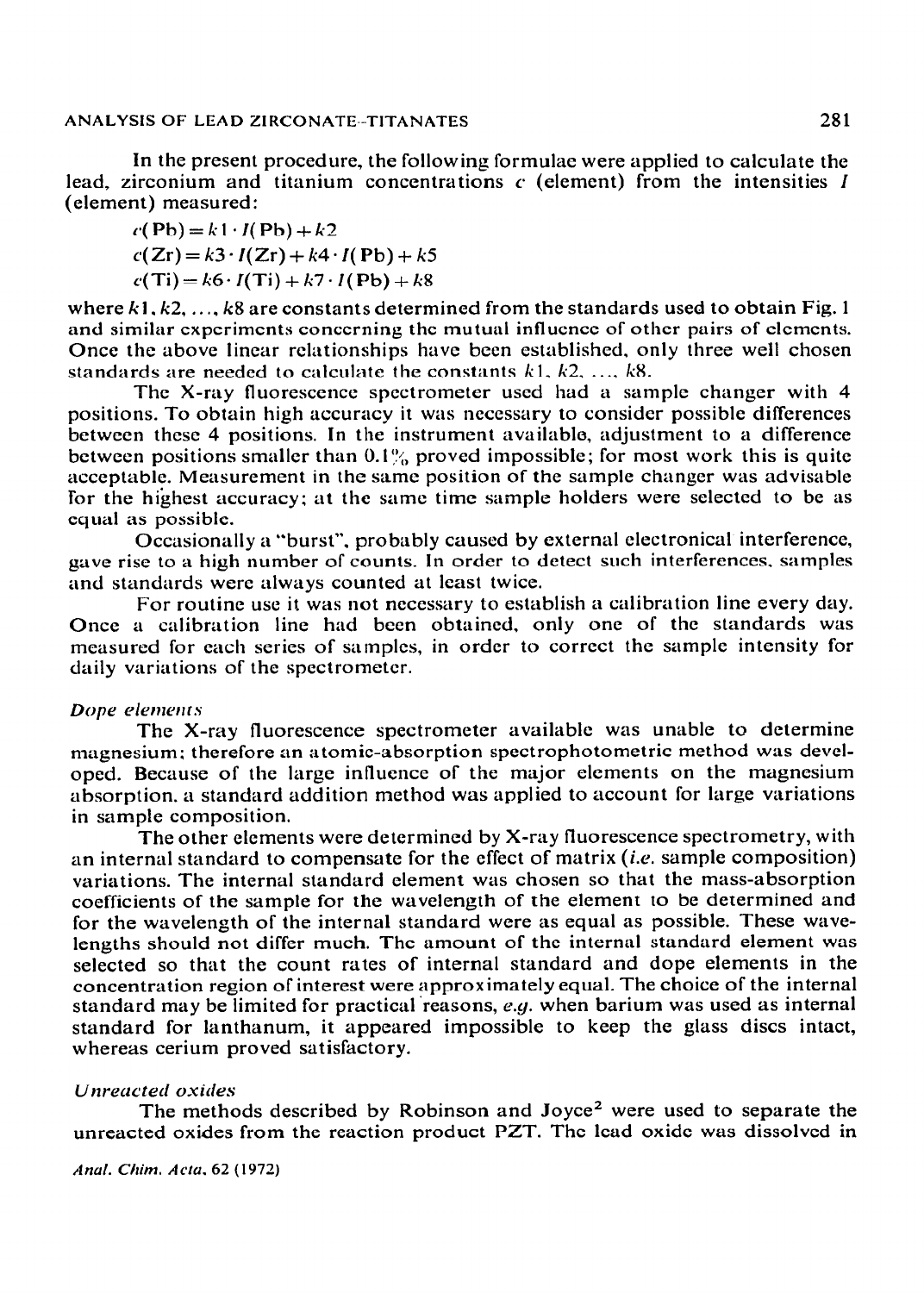# 282

# **TABLE I**

|                           |  | INSTRUMENTAL CONDITIONS FOR THE DETERMINATION OF ELEMENTS BY X-RAY |  |  |
|---------------------------|--|--------------------------------------------------------------------|--|--|
| FLUORESCENCE SPECTROMETRY |  |                                                                    |  |  |

| Element                                        | Pb              | Zr              | Zr              | Tï              | Tï            |  |
|------------------------------------------------|-----------------|-----------------|-----------------|-----------------|---------------|--|
|                                                | (total)         | (total)         | (unreacted)     | (total)         | (unreacted)   |  |
| X-ray tube                                     | W               | W               | w               | $\mathsf{Cr}$   | $\mathsf{Cr}$ |  |
| High tension, kV                               | 50              | 50              | 50              | 40              | 50            |  |
| Current, mA                                    | 20              | 20              | 20              | 24              | 20            |  |
| Radiation path                                 | air             | air             | air             | vacuum          | vacuum        |  |
| Collimator                                     | fine            | fine            | fine.           | coarse          | coarse        |  |
| Analyzing crystal                              | LiF(200)        | LiF(200)        | LiF(200)        | LiF(200)        | LiF(200)      |  |
| Line                                           | $L\alpha_{1,2}$ | $K\alpha_{1,2}$ | $K\alpha_{1,2}$ | $K\alpha_{1,2}$ | $Ka_{1,2}$    |  |
| Detector                                       | scint.c         | scint.c         | scint.c         | flow c          | flow c        |  |
| Voltage (V)                                    | 850             | 825             | 825             | 1650            | 1650          |  |
| Attenuator position                            | $\mathbf{2}$    | 2               | $\overline{2}$  | 4               | 4             |  |
| Pulse height discrimination                    | no              | no.             | no              | no              | no            |  |
| Lower level scale                              | 150             | 150             | 150             | 150             | 150           |  |
| Window scale                                   |                 |                 |                 |                 |               |  |
| Counting time, s.                              | 40              | 40              | 100             | 40              | 100           |  |
| Approx. net no. of counts                      | 770,000         | 650,000         | 150,000         | 760,000         | 70,000        |  |
| For a conc. in the orig. sample, $\%$          | 63              | 15              | 0.6             | 7.2             | 0.1           |  |
| Internal standard used                         | .               | -----           |                 | .               |               |  |
| Amount (mg) and compound used,<br>respectively | $-$             |                 |                 |                 |               |  |
| Diam. of sample holder bottom hole, mm 28      | 28              | 23              | 28              | 23              |               |  |

| K.              | Ca                                                                  | La -            | Ce               | Sm                    | Cr              | Yb.             | Ni              |
|-----------------|---------------------------------------------------------------------|-----------------|------------------|-----------------------|-----------------|-----------------|-----------------|
|                 | (dope) (int.st.) (dope) (int.st.) (dope) (int.st.) (dope) (int.st.) |                 |                  |                       |                 |                 |                 |
| Cr              | $\mathbf{C}$ r                                                      | W               | W                | W.                    | W               | W               | W               |
| 50              | 50                                                                  | 50              | 50               | 50                    | 50              | 50              | 50              |
| 20              | 20                                                                  | 20              | 20               | 20                    | 20              | 20              | 20              |
| vacuum          | vacuum                                                              | vacuum          | vacuum           | vacuum                | vacuum          | vacuum          | vacuum          |
| coarse          | coarse                                                              | coarse          | coarse           | fine                  | fine            | fine.           | fine.           |
| PE.             | PE.                                                                 | LiF(200)        |                  | $LiF(200)$ $LiF(200)$ | LiF(200)        | LiF(220)        | LiF(220)        |
| $K\alpha_{1,2}$ | $K\alpha_{1,2}$                                                     | $L\alpha_{1,2}$ | $L\beta_1$       | $L\alpha_{1,2}$       | $K\alpha_{1,2}$ | $L\alpha_{1,2}$ | $K\alpha_{1,2}$ |
| flow c          | flow c                                                              | flow c          | ilow c           | flow c                | flow c          | scint.c         | scint.c         |
| 1600            | 1600                                                                | 1650            | 1650             | 1650                  | 1650            | 900             | 900             |
| 3               | 3                                                                   | $\overline{4}$  | $\overline{4}$   | 4                     | $\overline{4}$  | 2 <sup>1</sup>  | $\overline{2}$  |
| no              | no                                                                  | yes             | yes              | no.                   | no              | no              | no              |
| 150             | 150                                                                 | 350             | 350              | 150                   | 150             | 150             | 150             |
| $\cdots$        |                                                                     | 200             | <b>200</b>       |                       |                 |                 |                 |
| 40              | 40                                                                  | 40              | 40               | 40                    | 40              | 40              | 40              |
| 100,000         | 300,000                                                             | 80,000          | 100,000          | 75,000                | 150,000         | 80,000          | 330,000         |
| 0.3             |                                                                     | 1.5             |                  | 1.5                   |                 | 1.5             |                 |
| C <sub>a</sub>  |                                                                     | $\bf{C}$        |                  | Cr                    | ------          | Ni              |                 |
| 30              | CaCO <sub>3</sub>                                                   | 50              | CeO <sub>2</sub> | 80                    | $K_2Cr_2O_7$    | 40              | NiO             |
| 28              | 28                                                                  | 20              | 20               | 20                    | 20              | 28              | 28              |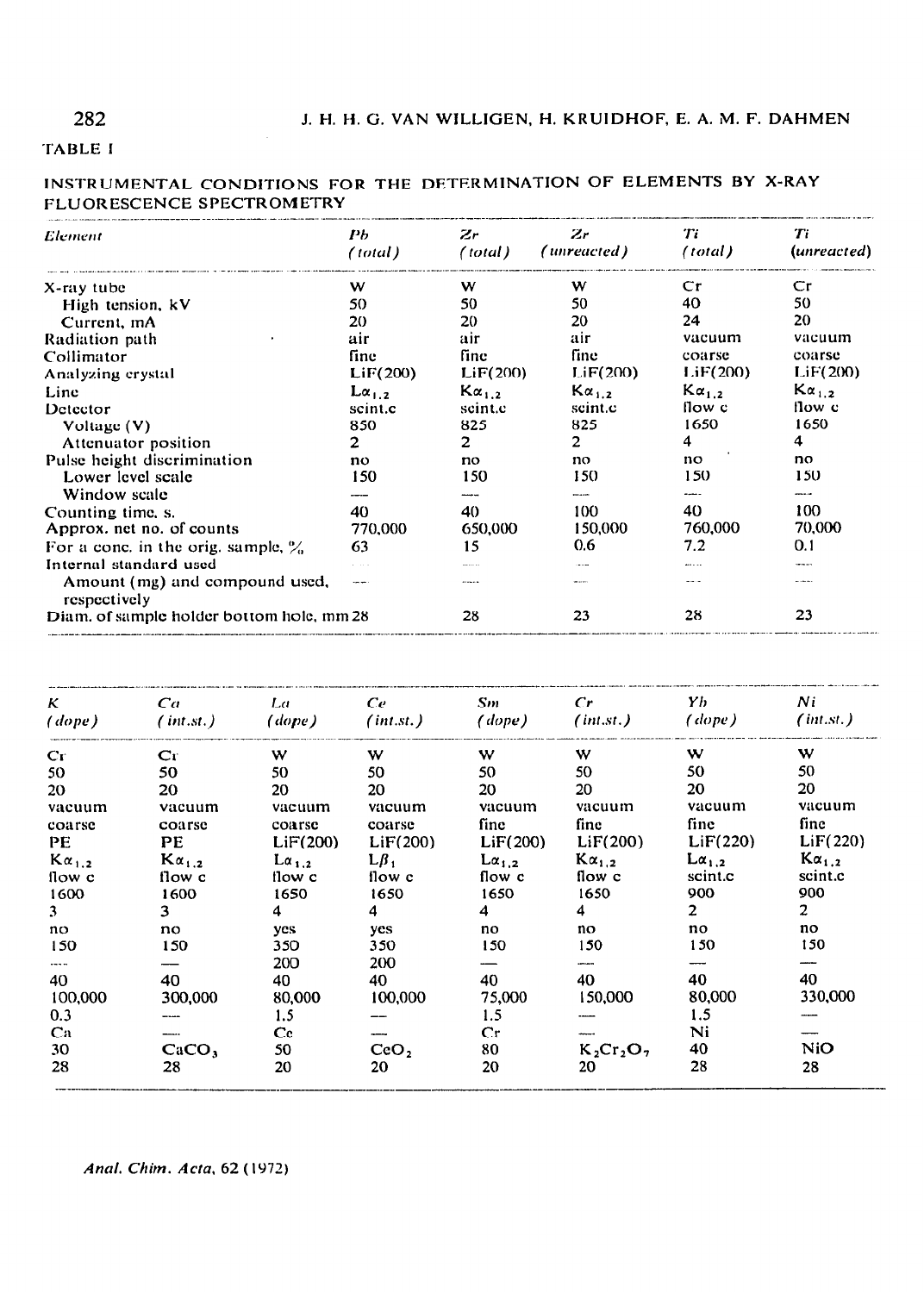# **ANALYSIS OF LEAD ZIRCONATE--TlTANATES** 283

EDTA (0.02 M), but a back-titration of the excess of EDTA<sup>2</sup> appeared unattractive. A direct method'ofdetermination was applied. Here, X-ray fluorescence spectrometry might have been used. but atomic-absorption spectrometry is much quicker. The 283.3 nm line of lead was chosen, because this line is less prone to interferences and is sufficiently sensitive, that no dilution or concentration of the extracted lead solution was necessary.

The acid-insoluble residue (zirconium oxide and titanium oxide) was taken into a borax melt and determined by X-ray fluorescence spectromctry; sodium chloride was added to prevent cracking of the glass disc.

**EXPERIMENTAL** 

#### *Apparatus*

Some of the instrumental conditions applied for the determination of the elements with a Philips PW 1540 XRF spectrometer are shown in Table I; further, use was always made of the sample spinner.

The instrumental conditions applied for the determination of the elements by means of a Jarrell-Ash 82-547 atomic-absorption spcctrophotonieter are shown in Table II. The instrument was provided with a premix Techtron **AB51** laminar burner, and a total consumption Hetco turbulent burner. Westinghouse hollow-cathode lamps were used. A Hamamatsu R213 photomultiplier and a grating blazed for 300 nm were used. Entrance and exit slits of the monochromator were 100 and 150  $\mu$ m respectively. For the Hetco burner the light was passed 5 times through the flame. For both lend and magnesium dctcrminations, hydrogen and air were the fuel and oxidant gases, respectively.

## **TABLE II**

**INSTRUMENTAL CONDITIONS FOR THE DETERMINATION OF THE ELEMENTS BY ATOMIC ABSORPTION SPECTROMETRY** 

| Element                                            | Pb       | $M_{\rm E}$ |  |
|----------------------------------------------------|----------|-------------|--|
| Wavelength, nm                                     | 283.3    | 285.2       |  |
| <b>Burner</b>                                      | Techtron | Hetco       |  |
| Hollow cathode lamp.                               |          |             |  |
| current, mA                                        | 6        | 8           |  |
| Photomultiplier voltage, V                         | 380      | 380         |  |
| Gas pressure, $kg \text{ cm}^{-2}$                 | 4        | 4           |  |
| Gas flow, $1 h^{-1}$                               | 10       | 13          |  |
| Oxidant pressure, kg cm <sup><math>-2</math></sup> | 4        | 4           |  |
| Oxidant flow $1 h^{-1}$                            | 125      | 96          |  |

#### Reagents

All reagents used were analytical-reagent grade. Either the assay values of the actual batch reported by the manufacturer were accepted, or the chemicals were analysed by wet-chemical methods<sup>5--7</sup>.

The preparation of the flux (45 parts of anhydrous sodium tetraborate, 7 parts of lithium hydroxide, and 16 parts of orthoboric acid) has already been described<sup>4</sup>. Solid dilutions of compounds in flux or borax were used in order to weigh any prescribed small amounts of components accurately.

*Anal. Chim. Acta, 62 (1972)*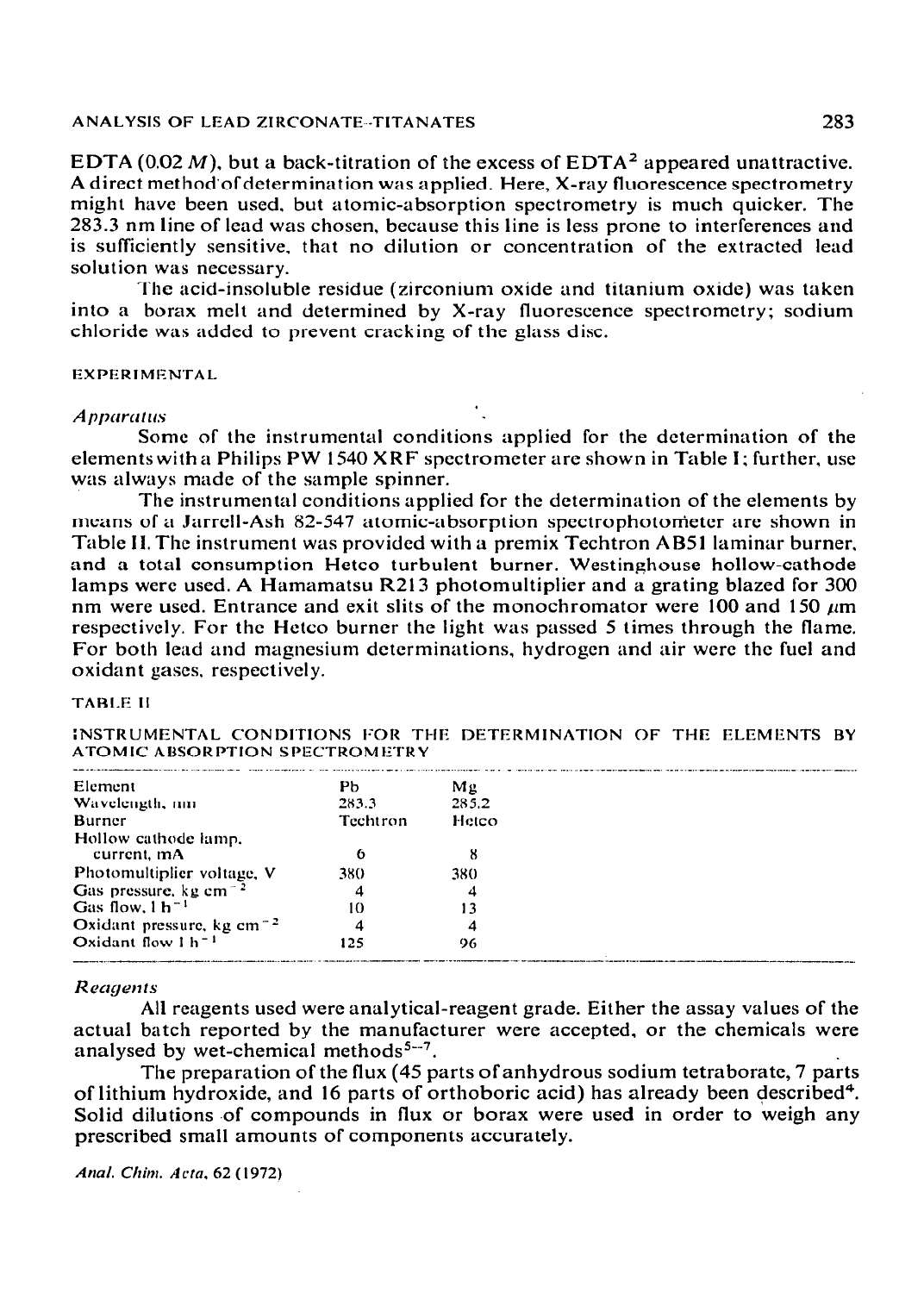#### 284 9. **J. H. H. G. VAN WILLIGEN, H. KRUIDHOF. E. A. M. F. DAHMEN**

in order *to* calculate the amount of each component reyuired, assay values and losses resulting from ignition were taken into account.

## **Procedures**

*Major constituents.* Accurately weigh 250 + 1 mg of powdered PZT sample into a Degussa II platinum crucible and add  $1200+1$  mg of tungsten(VI) oxide and  $6500+2$  mg of flux<sup>\*</sup>. Mix the powders, melt and pour a glass disc as previously described". Measure the intensity of the major elements of the sample and of a standard glass disc, under the conditions shown in Table I. Correct for daily variation. Calculate the content of the major constituents, applying the formulae described above with constants determined from the intensities of standards prepared from assayed compounds.

*Magnesium dope.* Accurately weigh about 100 mg of powdered PZT sample and dissolve in 2.5 ml of perchloric acid (70%). Add 2.5 ml of concentrated hydrochloric acid and heat until practically all the hydrochloric acid has evaporated. to dissolve the last traces, Transfer the solution to a volumetric flask and dilute with water to 100 ml for expected concentrations of 0.1–0.3% Mg. If a higher concentration is expected, dilute more.

Prepare in 50-ml volumetric flasks, solutions containing 25 ml of the above sample solution, 25 mg of strontium chloride (as a solution) and increasing amounts of magnesium as chloride (e.g. 0, 2.5, 5.0, 7.5 etc. mg Mg). Dilute with water to the mark. Measure the absorbance of these solutions under the conditions shown in Table II. Calculate the magnesium content of the sample by the method of standard additions<sup>8</sup>.

Other dopes. Accurately weigh  $2000 + 5$  mg of powdered PZT into a Degussa II platinum crucible. Add an accurately weighed amount of internal standard (see Table 1) as a solid dilution (e.g. 1:10) in borax. Add powdered borax to give a total weight of  $5000+2$  mg. Mix the powder, melt and pour a glass disc as previously described<sup>4</sup>. Measure the ratio of intensities of dope element and internal standard, under the conditions shown in Table I. Calculate the dope content from a calibration line, determined from the ratios of intensities in standards, prepared from assayed compounds.

Unreacted lead oxide. Accurately weigh about 250 mg of powdered PZT sample into a dry stoppered flask and add 50.0 ml (or 100.0 ml for high concentrations of unreacted lead) of 0.02 *M* EDTA solution. Shake. the flask for 30 min. Allow the insoluble matter to settle and filter the solution through a dry fineporosity filter. Discard the first 5 ml. The filtrate should be clear. Determine the absorbance of the filtrate by atomic absorption, under the conditions described in Table II. Calculate the lead content from a calibration line determined from the absorbances of standards prepared from lead nitrate and EDTA.

*Unreacted zirconium and titanium oxide.* Accurately weigh about 250 mg of powdered PZT sample. Dissolve in 50 ml of hot concentrated hydrochloric acid. Add 50 ml of hot water and filter through a fine-porosity filter. Wash with hot water. Ash the filter in a Degussa II platinum crucible. Add  $500\pm2$  mg of a solid mixture of

<sup>\*</sup> If standards and samples are not prepared with the same batch of flux, the amount of flux is: 6500  $y/y'$ , where y and y' are the residucs on ignition of standard batch and new batch of flux respectively.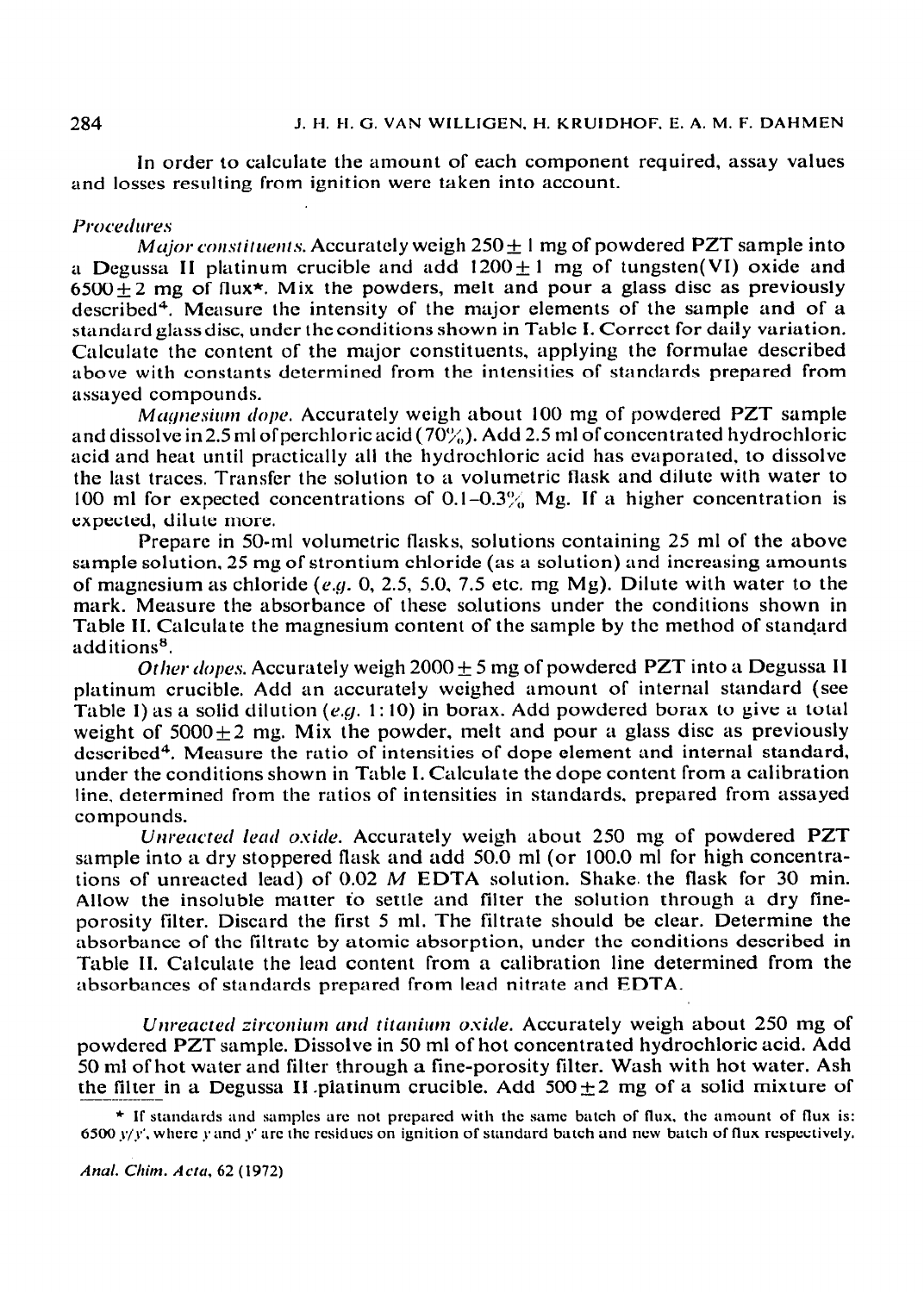#### ANALYSIS OF LEAD ZIRCONATE-TITANATES

lead(II) oxide and sodium chloride (6:1 by weight). Add  $7500 \pm 2$  mg of flux, mix the powders, melt and pour a glass disc as previously described<sup>4</sup>. Measure the intensity of zirconium and/or titanium under the conditions shown in Table I. Calculate the zirconium and titanium contents from calibration lines, determined from the intensities of standards prepared from assayed compounds.

### **DISCUSSION AND RESULTS**

The relative standard deviation found<sup>9</sup> for the determinations of the major elements was about  $0.2\%$ . This standard deviation includes sample inhomogeneity, sample changer dissimilarity, etc.

The absolute standard deviation found for determination of the unreacted oxides is reported in Table III. It was not investigated whether 0.02 M EDTA indeed dissolves only free lead oxide. Robinson and Joyce<sup>2</sup> do not exclude the possibility of dissolving lead from lead-rich titanium compounds. However, in that case one would expect the measured amount of dissolved lead to depend on the EDTA concentration, and this was not observed. Further, no significant amounts of titanium were found in the EDTA extracts.

**TABLE III COMPARISON OF ANALYSES** 

|                     | <b>Sample</b><br><i>identification</i> | Classical<br>methods | Proposed<br>method |  |
|---------------------|----------------------------------------|----------------------|--------------------|--|
| Unreacted lead      |                                        | $1.25 + 0.05$        | $1.22 + 0.02$      |  |
| Unreacted zirconium |                                        | $0.60 + 0.1$         | $0.65 \pm 0.1$     |  |
| Unreacted titanium  |                                        | $0.02 \pm 0.01$      | $0.03 + 0.01$      |  |
| <b>Total</b> lead   |                                        | $63.7 + 0.1$         | $63.6 \pm 0.1$     |  |
|                     |                                        | 63.4                 | 63.3               |  |
| Total zirconium     |                                        | $14.78 \pm 0.1$      | $14.88 \pm 0.04$   |  |
|                     |                                        | 14.58                | 14.53              |  |
|                     |                                        | 13.80                | 13.86              |  |
|                     |                                        | 13.71                | 13.69              |  |
| Total titanium      |                                        | $6.97 \pm 0.05$      | $6.95 + 0.02$      |  |
|                     |                                        | 6.77                 | 6.80               |  |
|                     |                                        | 7.50                 | 7.48               |  |
|                     |                                        | 7.35                 | 7.30               |  |

Not enough samples were analysed for dope content to calculate a standard deviation. From the results so far obtained for magnesium, this deviation is expected to be about  $5\%$ ; for the other dope elements a standard deviation of less than  $2\%$ appeared. In both cases not too low concentrations were present.

The time necessary for the analyses compares very favourably with that of many other methods. The following time requirements do not include the preparation of standards and depend on the length of the series, but include the time necessary for cleaning, calculation and reporting. The simultaneous determination of the three major constituents can be made in about 3 h. Unreacted lead requires about 1.5 h, unreacted zirconium and titanium simultaneously require 3 h. A dope element can be determined in about 1 h, but magnesium requires more time.

Anal. Chim. Acta. 62 (1972)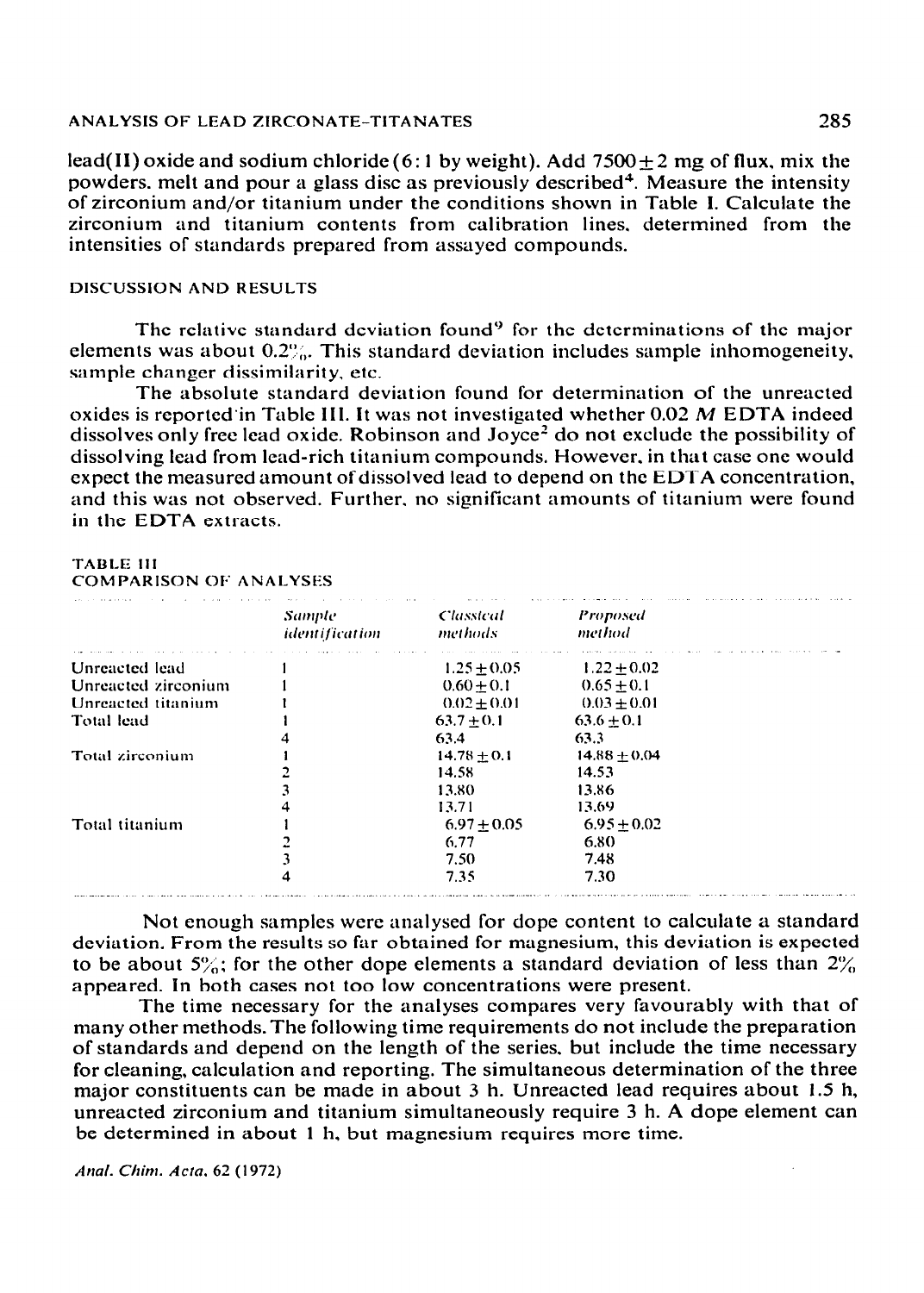#### 286 **J. H. l-1. G. VAN WILLIGEN. I-l. KKUIDHOF. E. A. M. F. DAHMEN**

Some representative samples were also analysed by chemical methods<sup>5,6</sup> (dissolution in hydrochloric acid and fusion of the insoluble residue with pyrosulphate). From the results (Table III) a good precision is apparent. The dopes were not analyscd by wet chemistry, because of the difficulties encountered.

We thank Mrs. A. van Veen-Blaauw for the development of the magnesium determination and Mr. H. Weber for much help in preparing standards and analysing samples.

#### **SUMMARY '**

An accurate X-ray fluorescence spcctrometric method is described for the determination of lead, zirconium and titanium in lead zirconate-titanate ceramics. Careful matching of samples and standards by a borax fusion method resulted in a relative standard deviation of about 0.2% for the major constituents. The determination, after separation, of the unreacted oxide of lead by atomic absorption spectrometry, and of the unreacted oxides of zirconium and titanium by X-ray fluorescence spectrometry is also described. An X-ray fluorescence spectrometric method is proposed for the determination of dope elements (K, La, Sm, Yb) with internal standards (Ca, Ce, Cr. Ni respectively). The magnesium dope is determined by atomic-absorption spcctrometry with standard addition.

# RÉSUMÉ

On décrit une méthode spectrométrique de fluorescence aux rayons-X pour le dosage du plomb, du zirconium et du titane dans des céramiques. Un essayage précautionneux d'échantillons et d'étalons par voie de la méthode de fusion à borax fournissait une déviation standard relative d'environ  $0.2\%$  pour les composés principaux. Après séparation, des dosages ont été effectués pour la partie nonconvertie de l'oxyde de plomb à l'aide d'absorption atomique et pour celle respectivement des oxydes de zirconium et de titanium à l'aide de spectrométrie de fluorescence aux rayons-X. On propose également une méthode pour le dosage des éléments de base (K, La, Sm, Yb) au moyen d'étalons internes (respectivement Ca, Ce, Cr et Ni). Le magnésium est dosé spectrophotométriquement par absorption atomique, avec addition d'étalon.

### **ZUSAMMENFASSUNG**

Es wird eine genaue Röntgenfluoreszenz-Methode beschrieben für die Bestimmung von Blei, Zirkonium und Titan in keramischen Werkstoffen auf Blei-Zirkonat-. Titanat-Basis. Durch sorgfältige Angleichung der Analysen- und Vergleichsproben mittels eines Borax-Schmelzverfahrens wurde fiir die Hauptbesthndteile eine relative Standardabweichung von etwa 0.2% erzielt. Nach Abtrennung wurden die Oxide bestimmt, die bei der Herstellung nicht reagiert hatten, und zwar Bleioxid durch Atomabsorptionsspektrometrie und die Oxide von Zirkonium und Titan durch Röntgenfluoreszenzanalyse. Für die Bestimmung der zugesetzten Elemente (K, La, Sm, Yb) wird ebenfalls eine röntgenfluoreszenzspektrometrische Methode mit